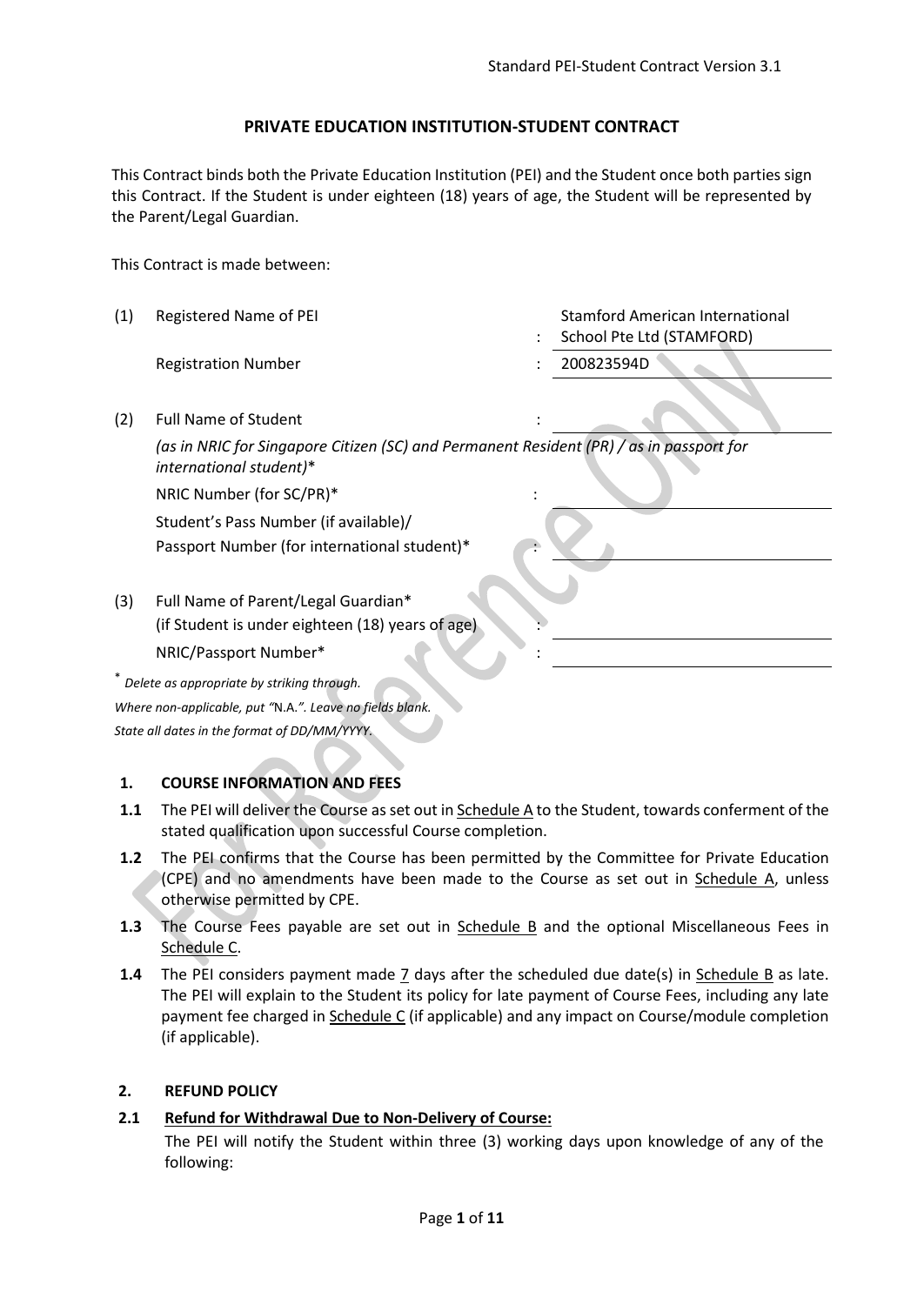- (i) It does not commence the Course on the Course Commencement Date;
- (ii) It terminates the Course before the Course Commencement Date;
- (iii) It does not complete the Course by the Course Completion Date;
- (iv) It terminates the Course before the Course Completion Date;
- (v) It has not ensured that the Student meets the course entry or matriculation requirement as set by the organisation stated in Schedule A within any stipulated timeline set by CPE;
- (vi) The Student's Pass application is rejected by Immigration and Checkpoints Authority (ICA); or
- (vii) In relation to Singapore citizens, approval has not been received from Ministry of Education (MOE).

The Student should be informed in writing of alternative study arrangements (if any), and also be entitled to a refund of the entire Course Fees and Miscellaneous Fees already paid should the Student decide to withdraw, within seven (7) working days of the above notice.

#### **2.2 Refund for Withdrawal Due to Other Reasons:**

If the Student withdraws from the Course for any reason other than those stated in Clause 2.1, the PEI will, within seven (7) working days of receiving the Student's written notice of withdrawal, refund to the Student an amount based on the table in Schedule D.

#### **2.3 Refund During Cooling-Off Period:**

The PEI will provide the Student with a cooling-off period of seven (7) working days after the date that the Contract has been signed by both parties.

The Student will be refunded the highest percentage (stated in Schedule D) of the fees already paid if the Student submits a written notice of withdrawal to the PEI within the cooling-off period, regardless of whether the Student has started the course or not.

#### **3. ADDITIONAL INFORMATION**

- **3.1** The laws of Singapore will apply to how this Contract will be read and to the rights the parties have under this Contract.
- **3.2** If any part of this Contract is not valid for any reason under the law of Singapore, this will not affect any other part of this Contract.
- **3.3** If the Student and the PEI cannot settle a dispute using the way arranged by the PEI, the Student and the PEI may refer the dispute to the CPE Mediation-Arbitration Scheme [\(https://www.ssg.gov.sg/cpe/student-services/dispute-resolution.html\)](https://www.ssg.gov.sg/cpe/student-services/dispute-resolution.html).
- **3.4** All information given by the Student to the PEI will not be given by the PEI to anyone else, unless the Student signs in writing that he agrees or unless the PEI is allowed to give the information by law.
- **3.5** If there is any other agreement between the PEI and the Student that is different from the terms in this Contract, then the terms in this Contract will apply.
- **3.6** If the Student or the PEI does not exercise or delay exercising any right granted by this Contract, the Student and the PEI will still be able to exercise the same type of right under this Contract during the rest of the time the Contract continues.
- **3.7** If this Contract is also signed or translated in any language other than English and there is a difference from the English language copy of this Contract, the English language copy will apply.
- **3.8** The Stamford terms and conditions form part of the PEI-Student Contract and form the basis of a legal contract for educational services.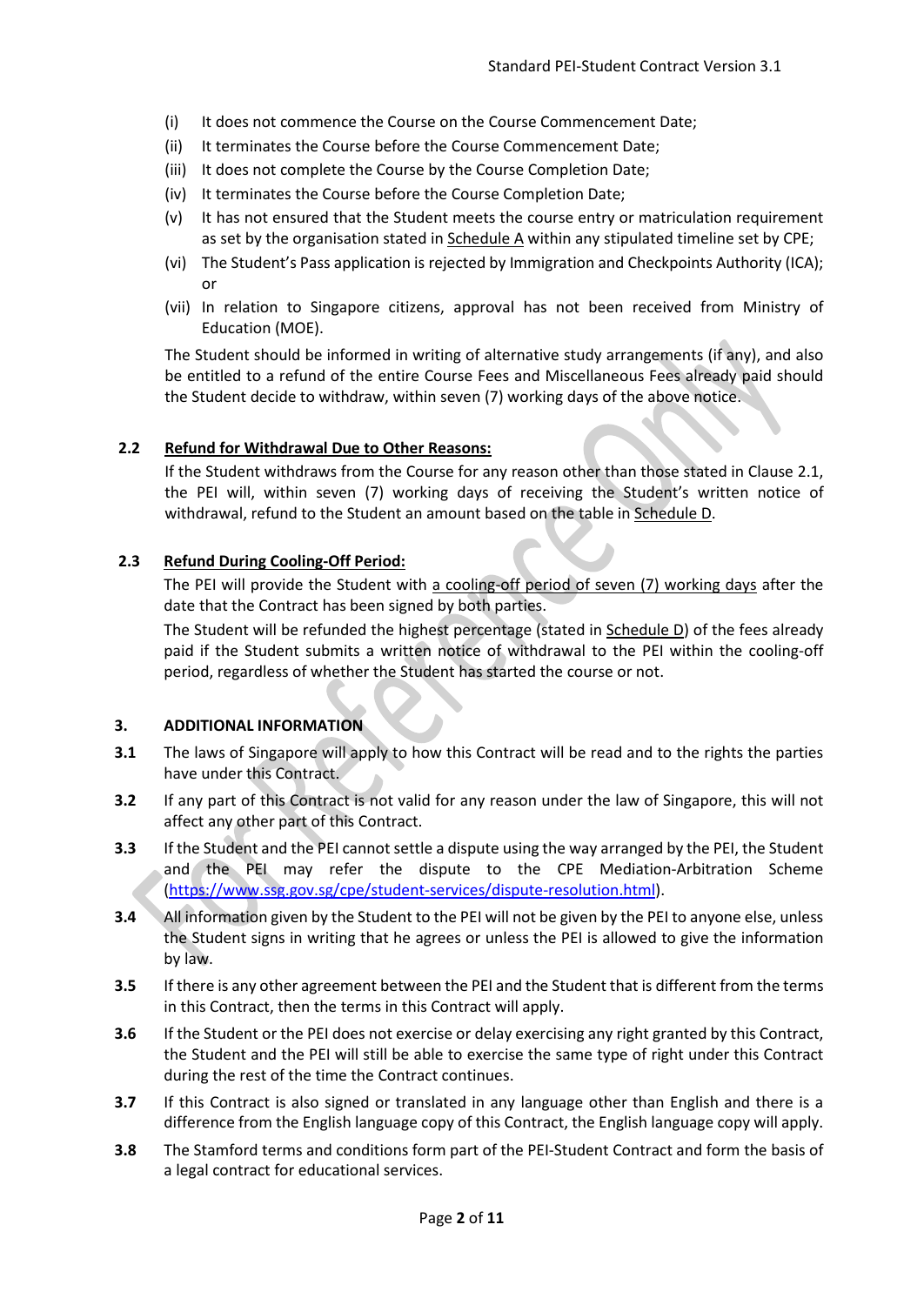# **SCHEDULE A COURSE DETAILS**

| Note: The information provided below should be the same as that submitted to the CPE. |  |
|---------------------------------------------------------------------------------------|--|
|---------------------------------------------------------------------------------------|--|

| 1) | Course Title                                                                                                            | International Baccalaureate Middle Years<br>Program (IB_MYP) Grades 6-10                                                                                                                                                                                                                                                                                                                                                                                                           |  |
|----|-------------------------------------------------------------------------------------------------------------------------|------------------------------------------------------------------------------------------------------------------------------------------------------------------------------------------------------------------------------------------------------------------------------------------------------------------------------------------------------------------------------------------------------------------------------------------------------------------------------------|--|
| 2) | Course Duration (in months)                                                                                             | 50 months                                                                                                                                                                                                                                                                                                                                                                                                                                                                          |  |
| 3) | <b>Full-time or Part-time Course</b>                                                                                    | Full Day                                                                                                                                                                                                                                                                                                                                                                                                                                                                           |  |
| 4) | <b>Course Commencement Date</b>                                                                                         | On or around January 11 <sup>th</sup><br>On or around August 18 <sup>th</sup> .                                                                                                                                                                                                                                                                                                                                                                                                    |  |
| 5) | <b>Course Completion Date</b>                                                                                           | Date of leaving the school or graduating from the<br>relevant grade.                                                                                                                                                                                                                                                                                                                                                                                                               |  |
| 6) | Date of Commencement of Studies if<br>later than Course Commencement<br>Date<br>Note: "N.A." if both dates are the same | N.A.                                                                                                                                                                                                                                                                                                                                                                                                                                                                               |  |
| 7) | Qualification<br>(Name of award to be conferred on<br>the Student upon successful Course<br>completion)                 | Does not apply                                                                                                                                                                                                                                                                                                                                                                                                                                                                     |  |
| 8) | Organisation which develops the<br>Course                                                                               | <b>Stamford American International School (STAMFORD)</b>                                                                                                                                                                                                                                                                                                                                                                                                                           |  |
| 9) | Organisation which awards/confers<br>the qualification                                                                  | <b>Stamford American International School (STAMFORD)</b>                                                                                                                                                                                                                                                                                                                                                                                                                           |  |
|    | 10) Course entry requirement(s)                                                                                         | Initial Admission and Entry to the School is defined in STAMFORD<br>terms and Conditions Section C, items 12 to 17.                                                                                                                                                                                                                                                                                                                                                                |  |
|    |                                                                                                                         | Completion of the previous grade level (or equivalent) and<br>sufficient English language skills to undertake the course, as<br>determined by Stamford, will influence advancement from one<br>grade level to the next.                                                                                                                                                                                                                                                            |  |
|    | 11) Course schedule with modules<br>and/or subjects                                                                     | Course schedules are provided in the printed school publications<br>entitled:<br>Secondary School Curriculum Guide                                                                                                                                                                                                                                                                                                                                                                 |  |
|    | 12) Scheduled holidays (public and<br>school) and/or semester/term break<br>for course                                  | The STAMFORD Academic Year runs from August to June and<br>scheduled holidays are published on the school website. Please<br>refer to the school website and newsletter for additional<br>information on calendar events.<br>Dates may change from time to time as determined by the<br>School. Additional days may be added in the event that days are<br>lost due to emergencies / inclement weather or other<br>unforeseen events. Public holidays are advised by the Singapore |  |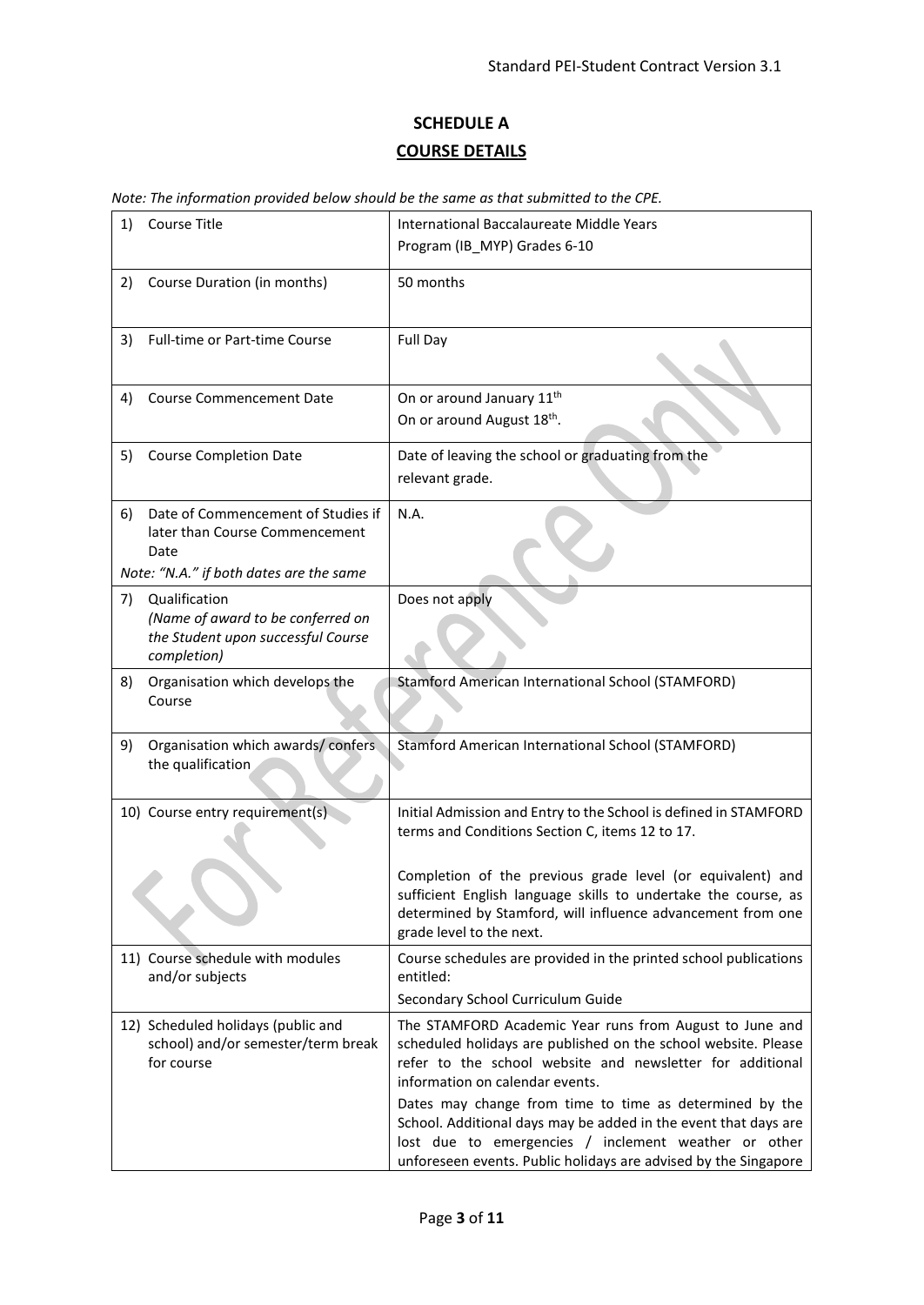|                                                   | Ministry of Manpower and are sometimes varied or confirmed<br>throughout the year                                                                                                                                                                                                                                                                                                                                                                                                                                                                                                                                                                            |
|---------------------------------------------------|--------------------------------------------------------------------------------------------------------------------------------------------------------------------------------------------------------------------------------------------------------------------------------------------------------------------------------------------------------------------------------------------------------------------------------------------------------------------------------------------------------------------------------------------------------------------------------------------------------------------------------------------------------------|
| 13) Examination and/or other<br>assessment period | There is continual assessment of each child's achievements.<br>Teachers use a variety of techniques including testing for<br>knowledge and skills, observations, portfolios of children's work<br>and analysis of book, project and practical work. Attitude,<br>learning skills, social relationships and effort are considered<br>equally important when looking at the overall development of a<br>Parent/Student/Teacher conferences are held for<br>child.<br>discussions of each child's social and academic progress.<br>For G6-G8, MAP testing is in September, February, and May.<br>For G9-G10, examination takes place in the first week of June. |
| 14) Expected examination results                  | Detailed descriptive reports are distributed prior to the end of                                                                                                                                                                                                                                                                                                                                                                                                                                                                                                                                                                                             |
| release date                                      | the first semester in January and the end of the school year in<br>June.                                                                                                                                                                                                                                                                                                                                                                                                                                                                                                                                                                                     |
| Expected award conferment date                    | For G6-G8, the expected awards conferment date is June each<br>year, which is when student progresses to the next grade.<br>For G9-G10, Reports are issued on the last day of Semester 2.                                                                                                                                                                                                                                                                                                                                                                                                                                                                    |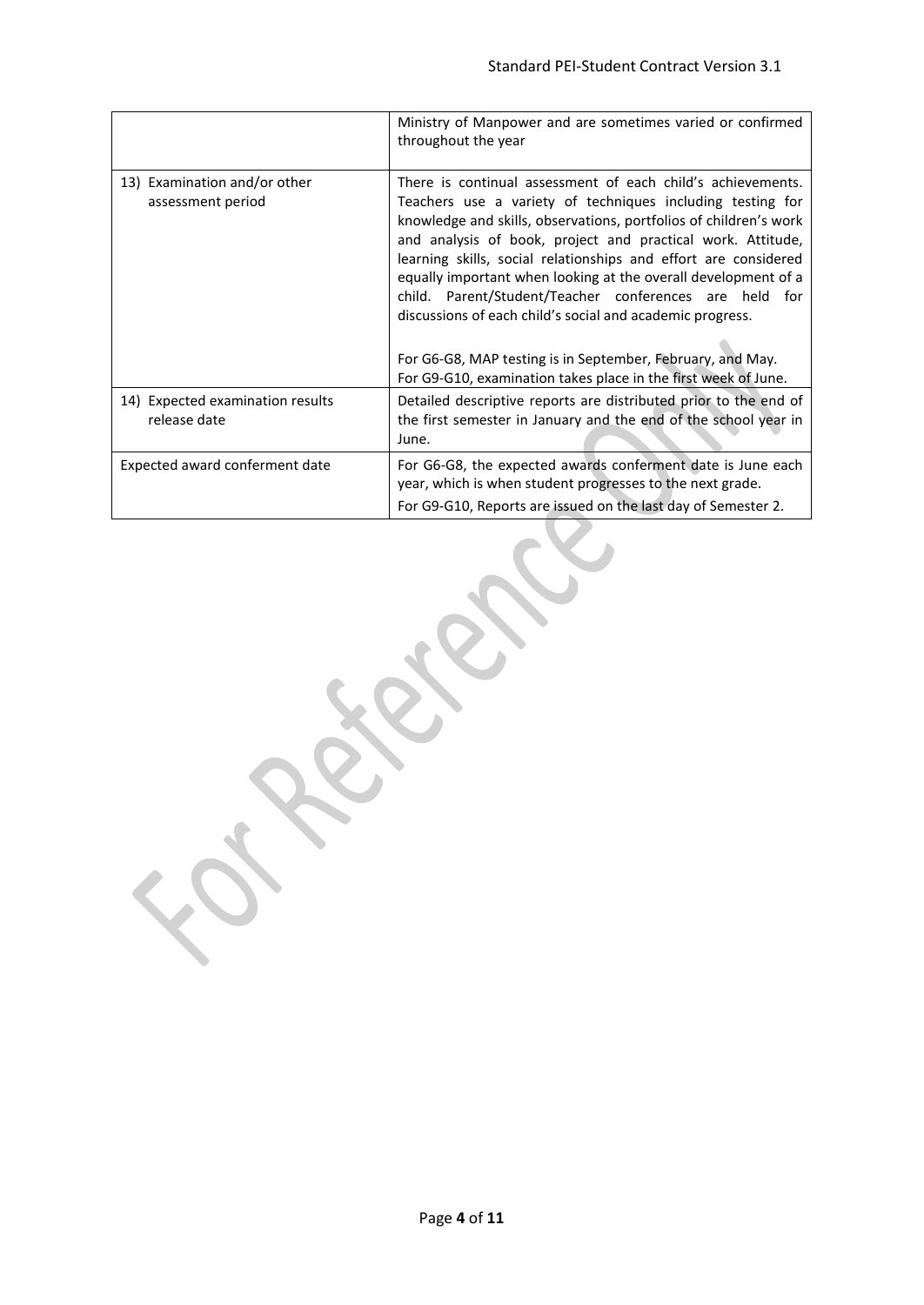## **SCHEDULE B COURSE FEES**

|                                                                                                                                                                                             | Total Payable per annum<br>(with GST, if any) |
|---------------------------------------------------------------------------------------------------------------------------------------------------------------------------------------------|-----------------------------------------------|
| <b>Fees Breakdown</b>                                                                                                                                                                       | (S5)                                          |
| <b>Course Fee for each of Grade 6-8</b><br>Included in Course Fee:<br><b>Course Material Fee</b><br>Fee Protection Scheme Insurance (FPS)<br>Medical Insurance Fee<br><b>Technology Fee</b> | 40,471.03<br>1,000.00                         |
| <b>GST</b>                                                                                                                                                                                  | 2,902.97                                      |
| Total Course Fees Payable: ^                                                                                                                                                                | 44,374.00                                     |
| <b>No of Instalments:</b>                                                                                                                                                                   | $\mathfrak{p}$                                |
|                                                                                                                                                                                             |                                               |

| <b>Fees Breakdown</b>                                                                                                                                        | Total Payable per annum<br>(with GST, if any)<br>(S5) |
|--------------------------------------------------------------------------------------------------------------------------------------------------------------|-------------------------------------------------------|
| Course Fee for each of Grade 9-10<br>Included in Course Fee:<br><b>Course Material Fee</b><br>Fee Protection Scheme Insurance (FPS)<br>Medical Insurance Fee | 42,293.46                                             |
| <b>Technology Fee</b>                                                                                                                                        | 1,000.00                                              |
| <b>GST</b>                                                                                                                                                   | 3,030.54                                              |
| Total Course Fees Payable: ^                                                                                                                                 | 46,324.00                                             |
| <b>No of Instalments:</b>                                                                                                                                    | 2                                                     |

^ The total course fees payable should be fully protected as required by EduTrust FPS.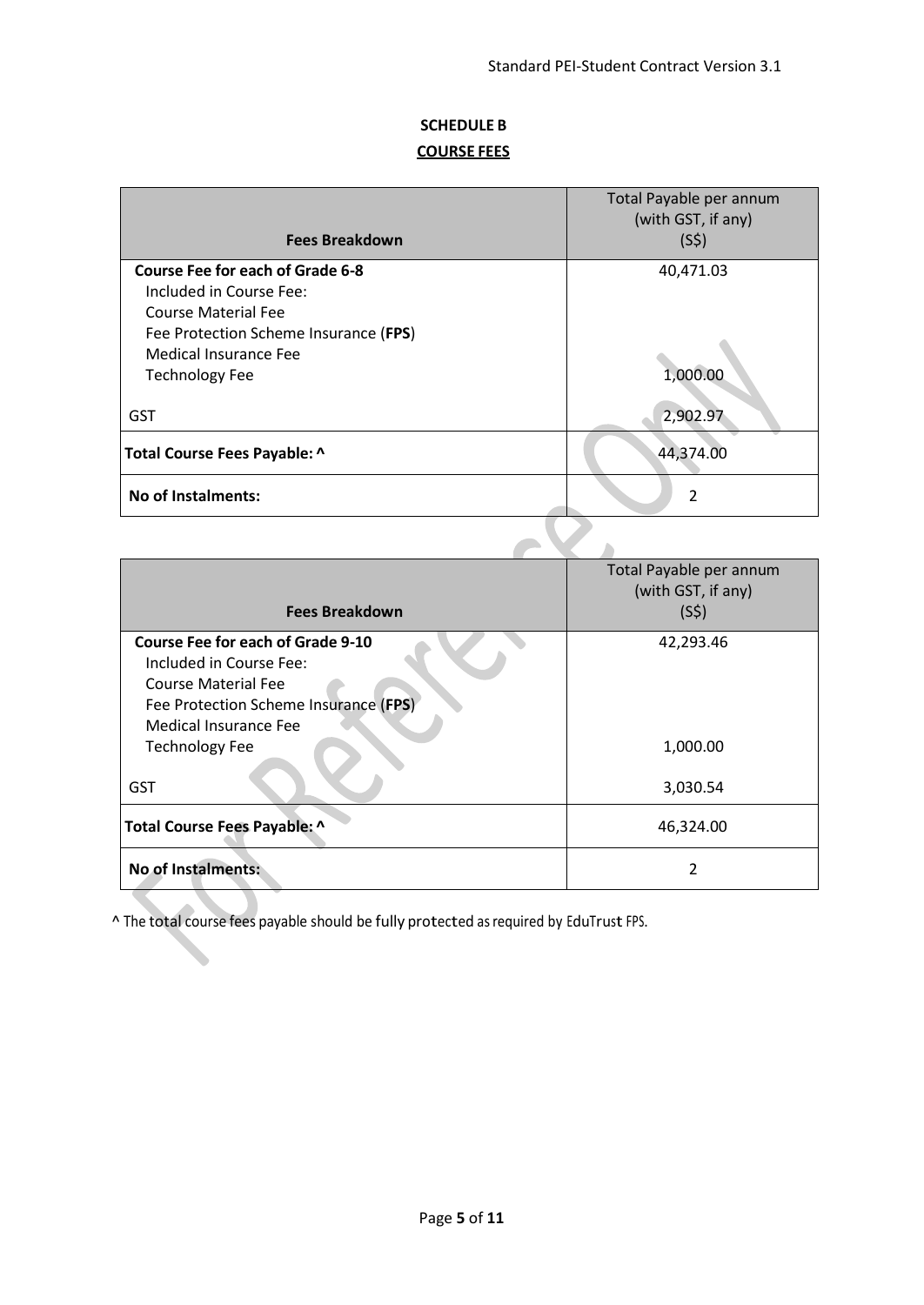$\sim$ 

 $\mathcal{L}$ 

J

J

### **INSTALMENT SCHEDULE**

| <b>Instalment% Schedule</b>         | Amount (with GST, if any)<br>(S5) | Date Due **       |
|-------------------------------------|-----------------------------------|-------------------|
| <b>Each of Grade 6-8 Course Fee</b> |                                   |                   |
| 1st instalment<br>2nd instalment    | 22,722.00<br>21,652.00            | 01 May#<br>01 Oct |
|                                     |                                   |                   |
|                                     |                                   |                   |
| <b>Total Course Fees Payable:</b>   |                                   | 44,374.00         |

| <b>Instalment% Schedule</b>                                              | Amount (with GST, if any)<br>(S5) | Date Due **         |
|--------------------------------------------------------------------------|-----------------------------------|---------------------|
| <b>Each of Grade 9-10 Course Fee</b><br>1st instalment<br>2nd instalment | 23,697.00<br>22,627.00            | $01$ May#<br>01 Oct |
| <b>Total Course Fees Payable:</b>                                        |                                   | 46,324.00           |

<sup>1</sup> Each instalment amount shall not exceed the following:

- 12 months' worth of fees for EduTrust certified PEIs\*; or
- 6 months' worth of fees for non-EduTrust-certified PEIs with Industry-Wide Course Fee Insurance Scheme (IWC)\*; or
- 2 months' worth of fees for non-EduTrust-certified PEIs without IWC\*.
- \* *Delete as appropriate by striking through.*

S.

# or such later date as may be specified in your fee invoice.

<sup>2</sup> Each instalment after the first shall be collected within one week before the next payment scheduled.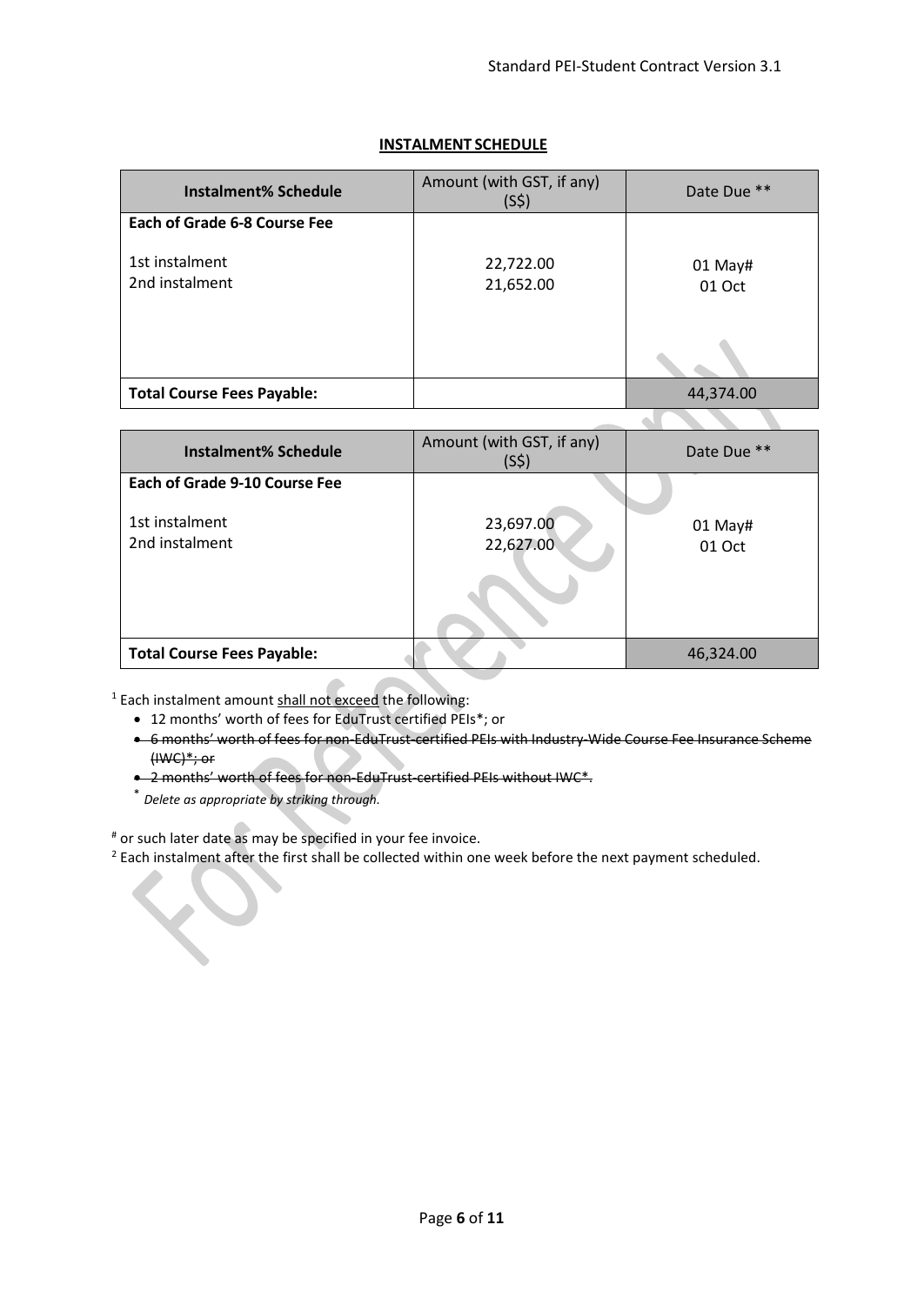#### **SCHEDULE C MISCELLANEOUS FEES**[1](#page-6-0)

| Purpose of Fee                                          | Amount (With GST, if any) and When Payable      |
|---------------------------------------------------------|-------------------------------------------------|
|                                                         | (S5)                                            |
| Application Fee (non-refundable)                        | 800.00 upon application                         |
| <b>Enrolment Fee</b>                                    | 3,461.00                                        |
| (Once only, non-refundable, new enrolment student only) | upon acceptance of offer / placement            |
| <b>Facility Fee</b>                                     | 6,942.00                                        |
| (Once only, non-refundable, new enrolment student       | Upon acceptance of offer / placement            |
| only)                                                   |                                                 |
| English as an Additional Language (EAL) Fee - Level B   | 7,552.00 per annum                              |
| English as an Additional Language (EAL) Fee - Level A   | 12,348.00 per annum                             |
| <b>Examination Fee</b>                                  | $0 - 2,000.00*$                                 |
|                                                         | Upon registration for examination               |
| Academic Field Studies**                                | $150.00 - 4.000.00**$                           |
|                                                         | Prior to activity commencement                  |
| Co-curricular Activities                                | $5.00 - 2,000.00*$                              |
|                                                         | Prior to activity commencement                  |
| Report Copy Fee                                         | $15.00*$                                        |
|                                                         | Prior to issuance of report                     |
| Uniforms                                                | 0 to 500.00*                                    |
|                                                         | Upon purchase of uniform                        |
| Bank / Transfer Charges                                 | $20.00 - 30.00*$                                |
|                                                         | Varies between banks                            |
| Convenience charge where payment of fees are made       | 2.5% of the fee amount payable                  |
| via credit card                                         |                                                 |
| Penalty fee for loss of library book                    | 20.00                                           |
|                                                         | Upon loss of library book.                      |
| Penalty fee for loss of family card                     | 30.00                                           |
|                                                         | Upon replacement of family card.                |
| Penalty for loss of IT equipment (iPad/MacBook)         | iPads (up to 3 Years) $100.00 - 1,000.00$       |
|                                                         | MacBook's (up to 3 years) 500.00 - 2,000.00     |
|                                                         | Upon replacement of lost equipment.             |
| Penalty for late fee payment                            | 2.0% per month on any overdue amount as per the |
|                                                         | Course Fee Instalment Schedule Due Dates        |
|                                                         |                                                 |

\* These figures are estimates only and notification will be made of the actual amount prior to payment

\*\* Will be invoiced together with Course Fee, if applicable. Non-refundable and non-transferable

<span id="page-6-0"></span><sup>&</sup>lt;sup>1</sup> Miscellaneous Fees refer to any fees which the students pay only when applicable. Such fees are normally collected by the PEI when the need arises.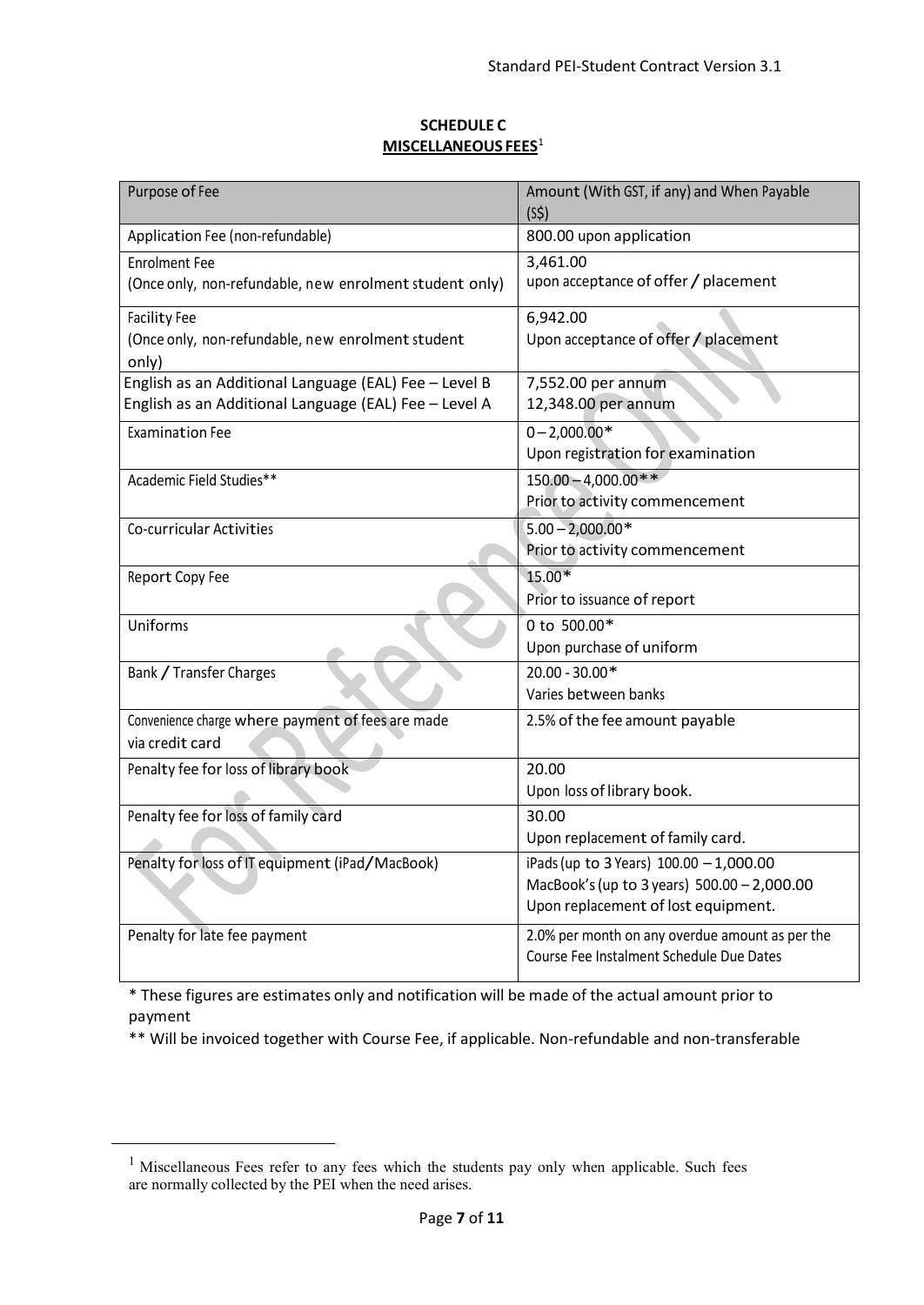### **SCHEDULE D REFUND TABLE**

| % of the amount of fees paid under<br>Schedules B and C                                                                                                                                                                                                                                                                                                                                                                                                                                                                                                                                                                                                                                                                                                              | If Student's written notice of withdrawal to the<br>Admissions department is received:                                                                                                                                       |  |  |  |
|----------------------------------------------------------------------------------------------------------------------------------------------------------------------------------------------------------------------------------------------------------------------------------------------------------------------------------------------------------------------------------------------------------------------------------------------------------------------------------------------------------------------------------------------------------------------------------------------------------------------------------------------------------------------------------------------------------------------------------------------------------------------|------------------------------------------------------------------------------------------------------------------------------------------------------------------------------------------------------------------------------|--|--|--|
| 100%                                                                                                                                                                                                                                                                                                                                                                                                                                                                                                                                                                                                                                                                                                                                                                 | On or before June 1 <sup>st</sup> in relation to students due to<br>commence during semester 1 (August to December); or<br>On or before Nov 1 <sup>st</sup> for students due to commence<br>in semester 2 (January to June). |  |  |  |
| After June 1 <sup>st</sup> in relation to students due to commence<br>during semester 1 (August to December); or<br>0%<br>After Nov 1 <sup>st</sup> for students due to commence in<br>semester 2 (January to June).                                                                                                                                                                                                                                                                                                                                                                                                                                                                                                                                                 |                                                                                                                                                                                                                              |  |  |  |
| After the commencement of a semester. If a student<br>has commenced school during semester 1 or semester<br>2 there will be no refund of tuition fees for early<br>0%<br>withdrawal regardless of when notice of withdrawal is<br>given.                                                                                                                                                                                                                                                                                                                                                                                                                                                                                                                             |                                                                                                                                                                                                                              |  |  |  |
| The Application Fee is strictly non-refundable and non-transferable.                                                                                                                                                                                                                                                                                                                                                                                                                                                                                                                                                                                                                                                                                                 |                                                                                                                                                                                                                              |  |  |  |
| The Enrolment Fee is non-refundable and non-transferable except in the<br>following circumstances:                                                                                                                                                                                                                                                                                                                                                                                                                                                                                                                                                                                                                                                                   |                                                                                                                                                                                                                              |  |  |  |
| 1) Stamford is unable to offer a place to a student applicant due to denial of student pass or<br>approval by the relevant Singapore authorities<br>2) Stamford is unable to offer a place to a student applicant due to waitlist for the relevant<br>year level and the student applicant elects not to be placed on the waitlist.<br>3) Student applicant does not meet the eligibility criteria for enrolment at<br>Stamford.<br>4) Stamford is unable to offer a place to a student applicant due to sibling priority policy<br>as published by Stamford.<br>The Enrolment Fee will be refunded in full in the event a student applicant cannot be accepted at<br>Stamford for the reasons set out in 1) to 4) as determined by Stamford in its sole discretion. |                                                                                                                                                                                                                              |  |  |  |
|                                                                                                                                                                                                                                                                                                                                                                                                                                                                                                                                                                                                                                                                                                                                                                      | The Facility Fee and the Academic Field Studies Fee are strictly non-refundable and non-transferable in                                                                                                                      |  |  |  |
| all circumstances.                                                                                                                                                                                                                                                                                                                                                                                                                                                                                                                                                                                                                                                                                                                                                   |                                                                                                                                                                                                                              |  |  |  |

 $\overline{\phantom{a}}$  , where the contract of the contract of the contract of the contract of the contract of the contract of the contract of the contract of the contract of the contract of the contract of the contract of the contr

<sup>3.</sup> Miscellaneous Fees refer to any non-compulsory fees which the students pay only when applicable. Such fees are normally collected by the PEI when the need arises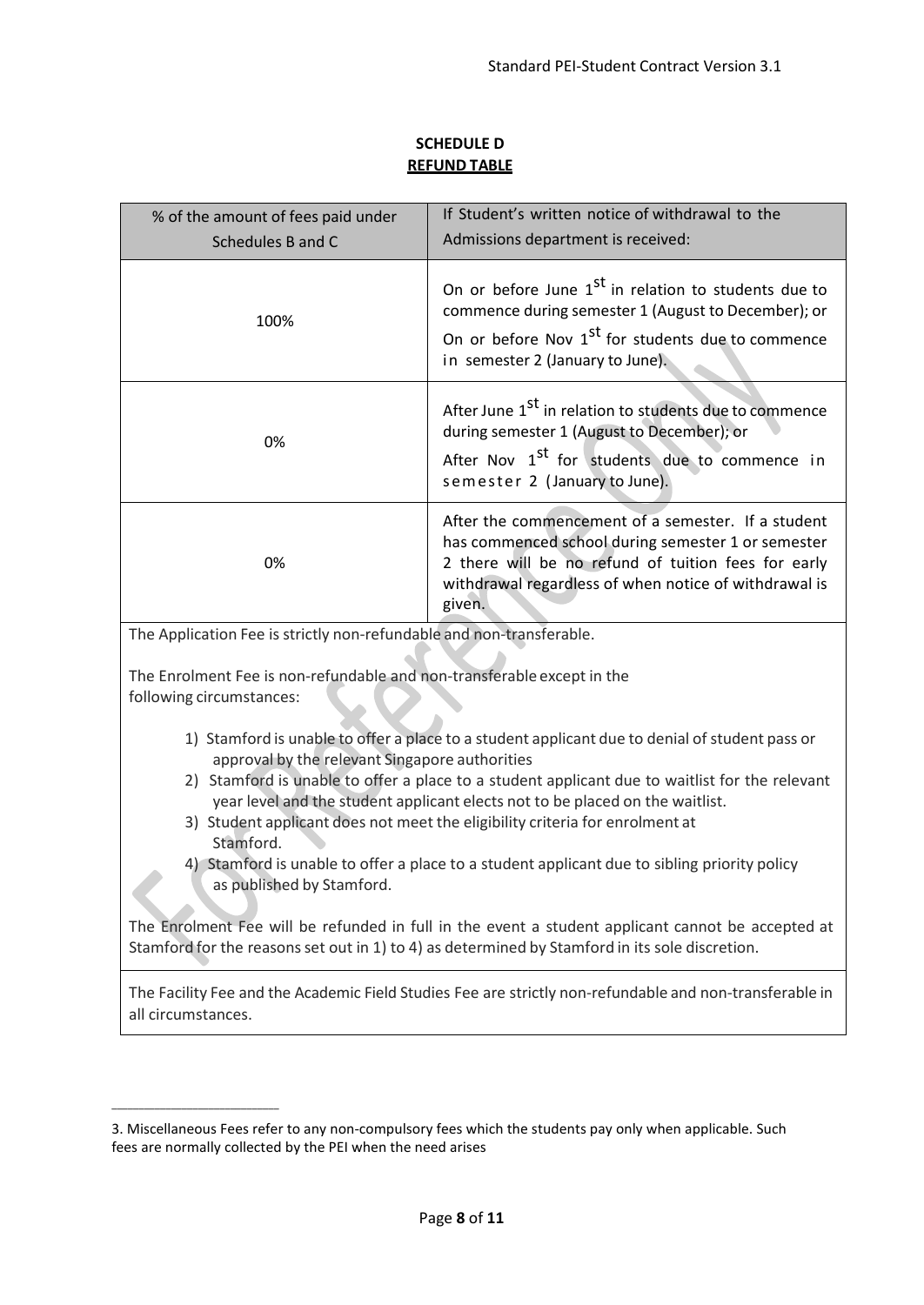The parties hereby acknowledge and agree to the terms stated in this Contract.

SIGNED by the PEI

Mark Wengel

Authorized Signatory of the PEI Seal of PEI Name: Dr. Mark Wenzel Title: Superintendent Date:

\_\_\_\_\_\_\_\_\_\_\_\_\_\_\_\_\_\_\_\_\_\_\_\_\_\_\_\_ \_\_\_\_\_\_\_\_\_\_\_\_\_\_\_\_\_\_\_\_\_\_\_\_\_\_\_\_

SIGNED by the parent or legal guardian (if the student is under eighteen (18) years of age)

By marking this tick box, I hereby declare that I am the parent/legal guardian identified at the top of page 1 of this contract and agree that my marking of this tick box is intended to be equivalent to applying my personal written signature on this contract and may be relied upon by the School to the same extent. Further, by marking this tick box, I declare that all the information submitted by me in this contract is true and accurate and I hereby accept and agree to be bound by all the terms and conditions of this contract and the terms, conditions and policies of the School.

Date: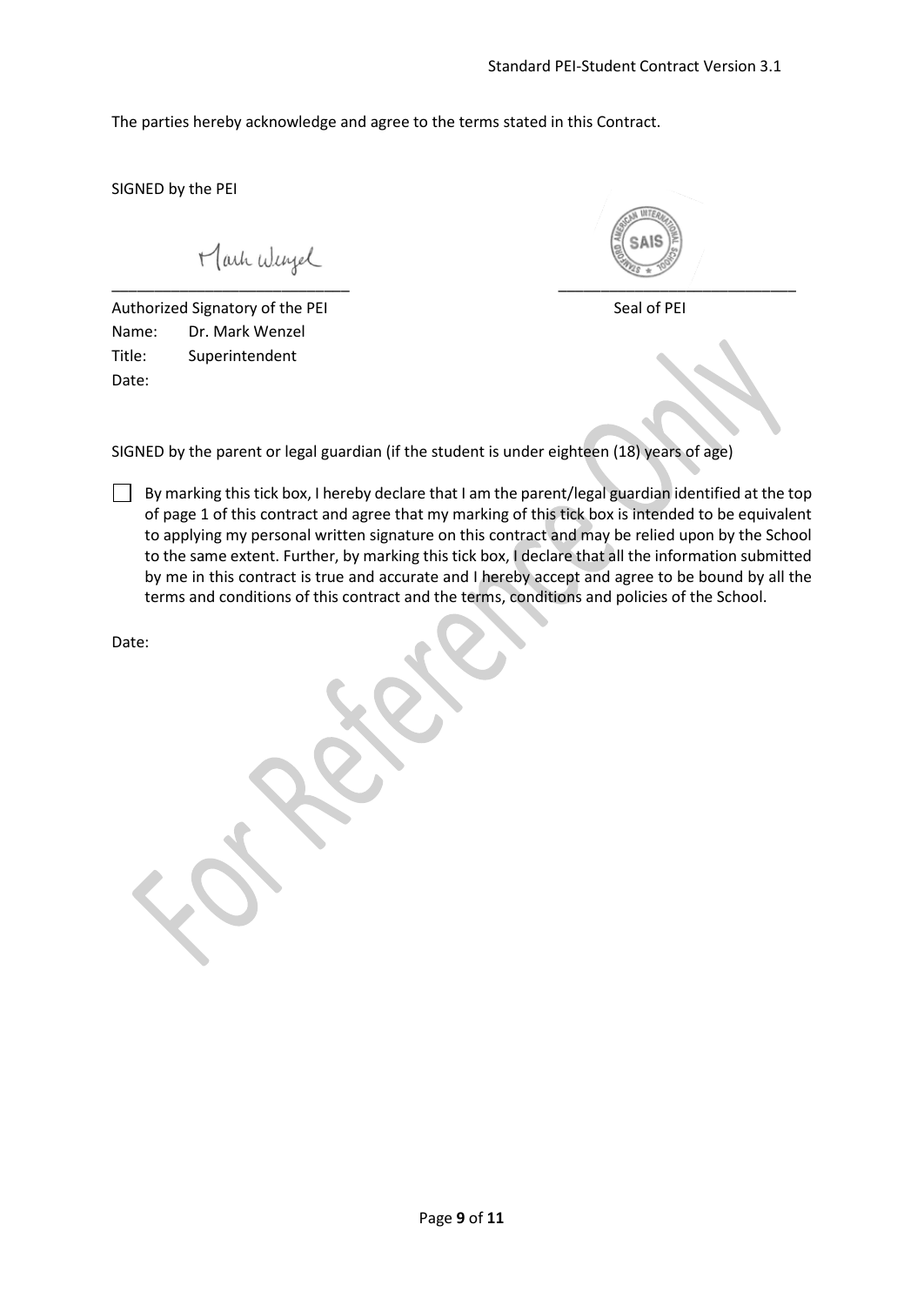### **Regulation 25(5)(b)**

#### **FORM 12 PRIVATE EDUCATION ACT (No. 21 of 2009) PRIVATE EDUCATION REGULATIONS**

#### **ADVISORY NOTE TO STUDENTS**

This note is for a prospective student.

You are strongly encouraged to thoroughly research on the private education institution (PEI) conducting the course before signing up for any course. You should consider, for example, the reputation of the PEI, the teacherstudent ratio of its classes, the qualifications of the teaching staff, and the course materials provided by the PEI.

By signing and returning the Student Contract (the "Contract"), you agree to the terms and conditions which will bind you and the PEI, if you accept the PEI's offer of a place in a course of study offered or provided by the PEI.

You should ask the PEI to allow you to read a copy of the Contract (with all blanks filled in and options selected) in both English and the official language of your home country, if necessary. For your own protection, you should review all the PEI's policies, and check carefully that you agree to all the terms of the Contract, including the details relating to each of the following sections, before signing the Contract:

a. The duration of the course, including holidays and examination schedules, and contact hours by days and week;

- b. The total fees payable, including course fees and other related costs;
- c. Dates when respective payments are due;
- d. The refund policy in the event of voluntary withdrawal (by you) or enforced dismissal from the course or programme (by PEI);
- e. The Fee Protection Scheme you are subscribed to and its coverage;
- f. The dispute resolution methods available; and

v.

A

 $\Delta \mathbf{r}$ 

- g. Information about the PEI's policies on academic and disciplinary matters.
- h. The degree or diploma or qualifications which will be awarded to you upon successful completion of the course.

If you have any doubts about the contents of the Contract, or if the terms are different from what the agent or the PEI have informed you previously, or advertise, you should always seek advice and/ or clarifications before signing the Contract.

This portion below is to be completed by the signatory of the Student Contract, i.e. either the student, or if the student is below the age of 18, his parent or guardian.

|                                   |                 | NRIC/Passport number                                                                                   |
|-----------------------------------|-----------------|--------------------------------------------------------------------------------------------------------|
| (name of student/parent/quardian) |                 | (NRIC/passport no.)                                                                                    |
|                                   |                 | have read and understood this advisory note before signing the Student Contract for myself / my ward** |
|                                   | (NRIC/passport) | with Stamford American International School.                                                           |
| (name of ward)                    |                 | (name of PEI)                                                                                          |

#### **SIGNED by the parent or legal guardian (if the student is under eighteen (18) years of age)**

By marking this tick box, I hereby declare that I am the parent/legal guardian identified above and agree that my marking of this tick box is intended to be equivalent to applying my personal written signature on this contract and may be relied upon by the School to the same extent. Further, by marking this tick box, I declare that all the information submitted by me in this contract is true and accurate and I hereby accept and agree to be bound by all the terms and conditions of this contract and the terms, conditions and policies of the School.

Date: